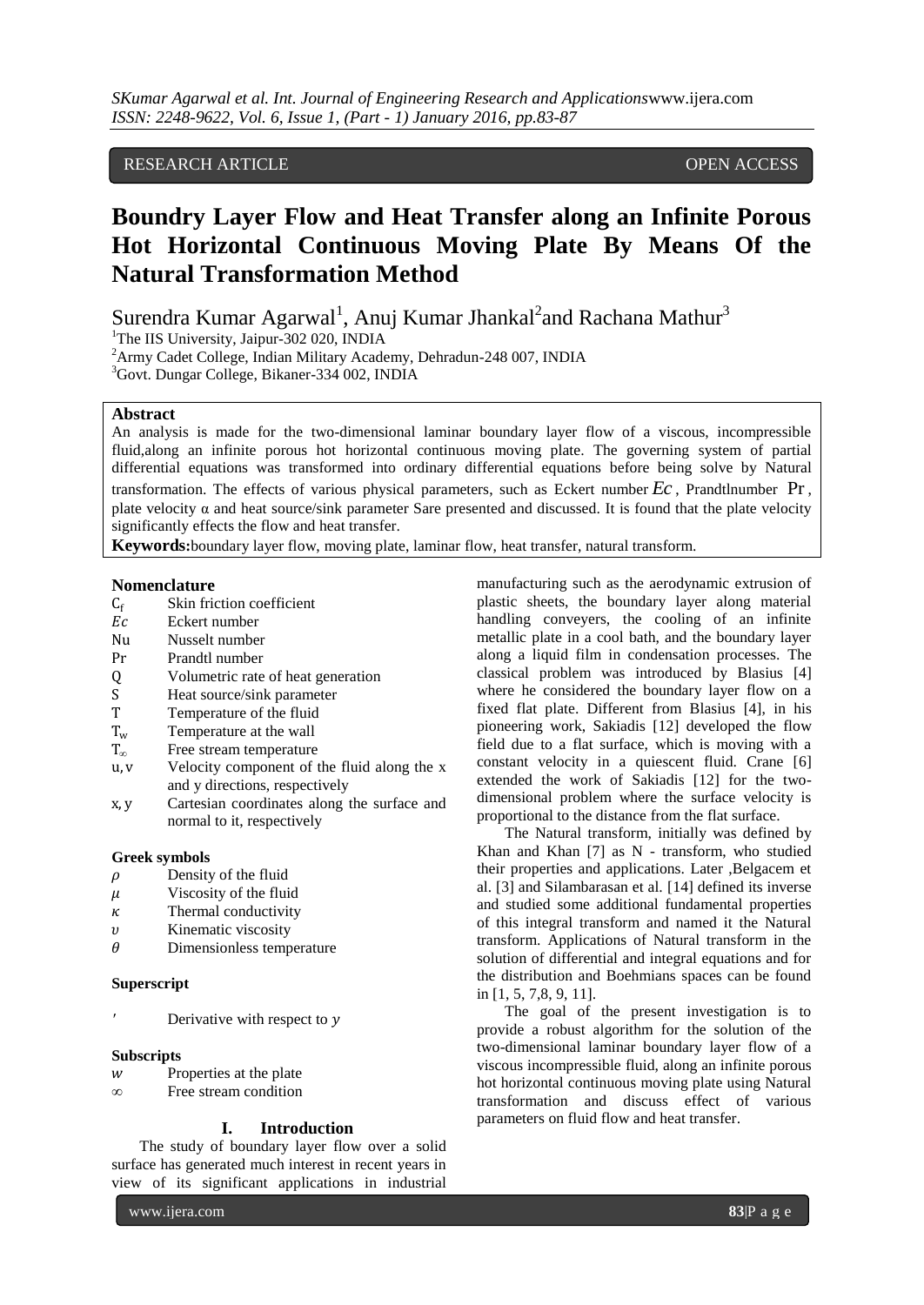#### **II. Formulation of the problem:**

Let us consider two dimensional laminar steady boundary layer flow and heat transfer of a viscous incompressible fluid along an infinite hot continuous moving flat plate in the presence of constant suction at the surface, constant free stream $U_{\alpha}$ and heat generation (or absorption). The plate is moving in flow direction with constant velocity  $U_w$  and maintain at constant temperature  $T_w$ , where x-axis is along the flow and y-axis perpendicular to it.. Under the usual boundary layer approximations, the governing equation of continuity, momentum and

energy(Pai [10], Schlichting [13], Bansal [2]) are:  
\n
$$
\frac{\partial v^*}{\partial y^*} = 0 \implies v^* = -v_0 \text{ (constant)}, \ v_0 > 0 \dots (1)
$$
\n
$$
\rho \left( -v_0 \frac{\partial u^*}{\partial y^*} \right) = \mu \frac{\partial^2 u^*}{\partial y^{*2}} \qquad \dots (2)
$$
\n
$$
\rho C_p \left( -v_0 \frac{\partial T^*}{\partial y^*} \right) = \kappa \frac{\partial^2 T^*}{\partial y^{*2}} + \mu \left( \frac{\partial u^*}{\partial y^*} \right)^2
$$

$$
\rho C_p \left( -v_0 \frac{\partial T^*}{\partial y^*} \right) = \kappa \frac{\partial^2 T^*}{\partial y^{*2}} + \mu \left( \frac{\partial u^*}{\partial y^*} \right)^2
$$
  
+ $Q(T^* - T_\infty)$ ...(3)

Along which the boundary conditions are: long which the boundary<br>  $^* = 0$  :  $u^* = U_w$ ,  $v^* = -v_0$ ,  $T^*$ ng which the boundary condit<br>= 0 :  $u^* = U_w$ ,  $v^* = -v_0$ ,  $T^* = T_w$ 

Along which the boundary conditions are  
\n
$$
y^* = 0
$$
:  $u^* = U_w$ ,  $v^* = -v_0$ ,  $T^* = T_w$  ...(4)  
\n $y^* \rightarrow \infty$ :  $u^* \rightarrow U_\infty$ ,  $T^* \rightarrow T_\infty$ 

#### **III. Analysis**

The momentum and energy equations can be transformed into the corresponding ordinary differential equation by using the following non-

dimensional parameters:  
\n
$$
y = y^* \frac{v_0}{v}, u = \frac{u^*}{U_{\infty}}, \theta = \frac{T^* - T_{\infty}}{T_w - T_{\infty}}, \alpha = \frac{U_w}{U_{\infty}} \Bigg\} \dots (5)
$$
\n
$$
\text{Pr} = \frac{\mu C_p}{\kappa}, S = \frac{Qv^2}{\kappa v_0^2}, Ec = \frac{U_{\infty}^2}{C_p (T_w - T_{\infty})}
$$

The transformed ordinary differential equations are:  $u$ "+ $u$ ' = 0 …(6)

$$
\theta'' + \Pr \theta' + S\theta = -Ec \Pr(u')^2 \qquad ...(7)
$$

The transformed boundary conditions are:<br>  $y = 0: u = \alpha, \theta = 1$ 

$$
y = 0: u = \alpha, \theta = 1
$$
  

$$
y \to \infty: u \to 1, \theta \to 0
$$
...(8)

where prime denotes differentiation with respect to y, *p c*

 $Pr = \frac{\mu}{\sigma}$  $=\frac{\mu v_p}{K}$  is the Prandtl number,  $\alpha$  is the velocity of

the plate, 2 2 0  $S = \frac{Qv}{2}$  $\kappa v$  $=\frac{\mathcal{Q}V}{2}$  is the heat source (S<0) or sink

(S>0) parameter and 
$$
Ec = \frac{U_{\infty}^2}{C_p(T - T_{\infty})}
$$
 is the Eckert

number.

www.ijera.com **84**|P a g e

For the solution of equations (6) and (7) subject to boundary condition (8), using Natural transform, we have:

have:  
\n
$$
\bar{u}(s,c) = \frac{\alpha}{s+c} + \frac{\alpha}{c} \{u'(0) + \alpha\} \left\{ \frac{1}{s} - \frac{1}{s+c} \right\} ... (9)
$$
\nwhere  $\bar{u}(s,c) = N^+ [u(y)]$   
\n $\bar{\theta}(s,c) =$   
\n
$$
K \qquad \qquad \left[ \qquad s + \frac{c \Pr}{2} \qquad \qquad \right]
$$

$$
\frac{K}{s+2c} + (1-K) \left[ \frac{s + \frac{cPr}{2}}{\left(s + \frac{cPr}{2}\right)^2 - \left(\frac{c^2 Pr^2}{4} - c^2 S\right)} \right]
$$

$$
+ \frac{c\left\{K(2-Pr) + \theta'(0) + Pr + (K-1)\frac{Pr}{2}\right\}}{\left(s + \frac{cPr}{2}\right)^2 - \left(\frac{c^2 Pr^2}{4} - c^2 S\right)}
$$

where  $\overline{\theta}(s, c) = N^* [\theta(y)]$  and  $Pr(\alpha - 1)^2$  $\overline{(4 - 2Pr + S)}$  $K = -\frac{Ec}{dt}$ *S*  $=-\frac{Ec\Pr(\alpha - )}{(1-2R)}$  $-2Pr+S$ 

Now inverting the equations (9) and (10) by inverse Natural transform, with the corresponding initial and boundary conditions:

$$
u(y) = 1 + (\alpha - 1)e^{-y} \tag{11}
$$

$$
\theta(y) = Ke^{-2y} + (1 - K)e^{-\frac{-\text{Pr} - \sqrt{\text{Pr}^2 - 4S}}{2}y} \qquad \dots (12)
$$

where 
$$
K = -\frac{Ec \Pr(\alpha - 1)^2}{(4 - 2\Pr + S)}
$$
 ...(13)

#### **IV. Skin friction and Nusselt number:**

Having known the velocity and temperature fields we can now obtain the expression for the dimensionless Skin friction  $C_f$  and Nusselt number

Nu, which are given by  
\n
$$
(C_f)_{y=0} = \left(\frac{\partial u}{\partial y}\right)_{y=0} = 1 - \alpha \qquad ...(14)
$$

and

and  
\n
$$
Nu = -\left(\frac{\partial \theta}{\partial y}\right)_{y=0} = 2K + (1-K)\left\{\frac{-Pr - \sqrt{Pr^2 - 4S}}{2}\right\}
$$
\n...(15)

The numerical results of  $C_f$  and Nu are shown in table 1 and 2 respectively.

…(10)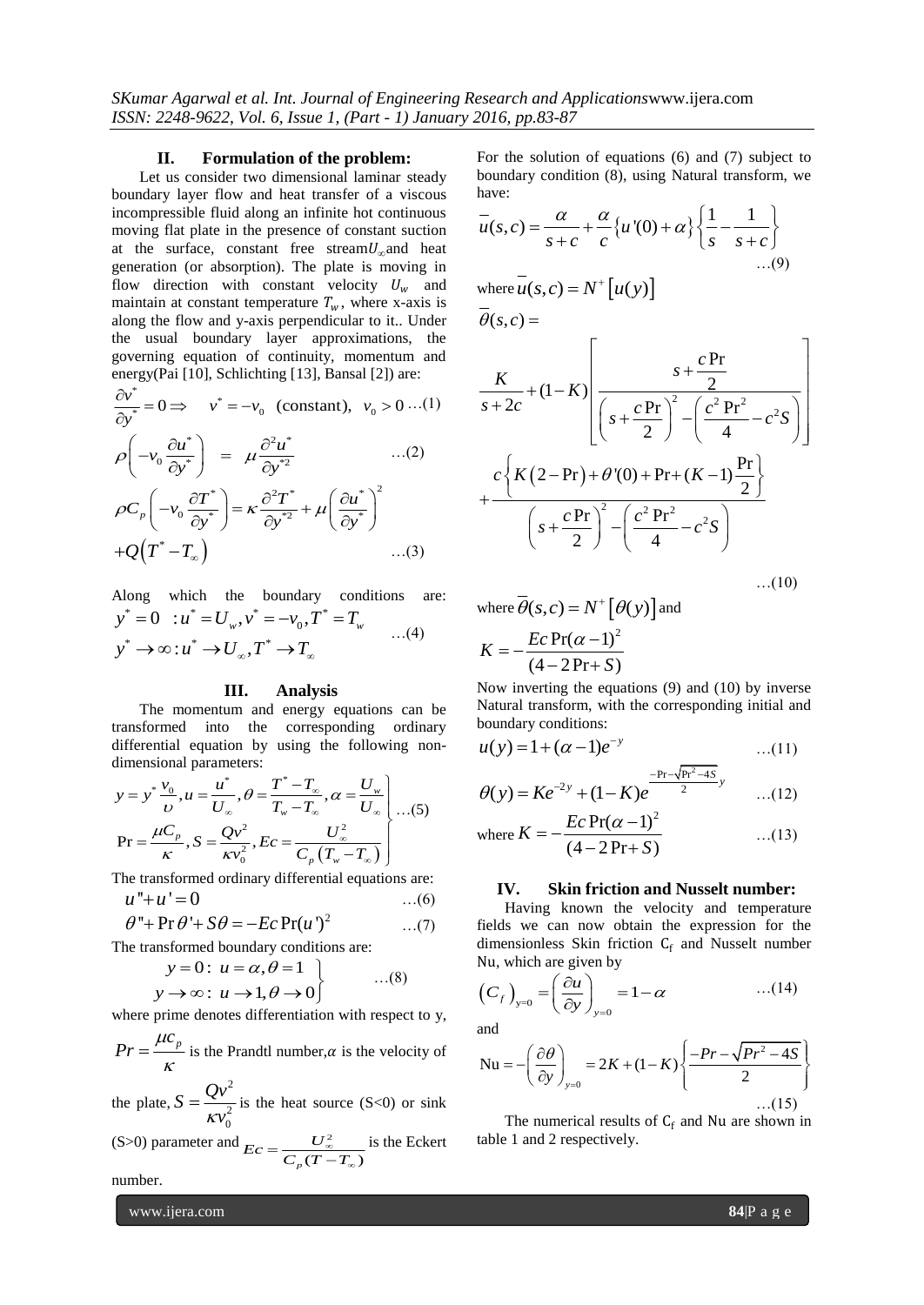## **V. Results and Discussion**

The present solution of the problem describes the general feature of boundary layer flow and heat transfer along an infinite porous hot horizontal continuous plate. The governing equations (6)-(7) together with the boundary conditions (8) are solved using Natural transform method. Table 1 represents the Skin friction parameter  $C_f$  against the plate velocityα. It is noted that the effect of increasing plate velocity is to decrease the Skin friction at the surface (keeping free stream velocity same).

Table 1. Numerical values of Skin friction C<sub>f</sub> for **different values of** 

| $\alpha$         | $\mathsf{C}_\mathsf{f}$ |
|------------------|-------------------------|
| 0.0              | 1.0                     |
| 0.5              | 0.5                     |
| 1.0              | 0.0                     |
| 1.5              | $-0.5$                  |
| 2.0              | $-1.0$                  |
| $\overline{2.5}$ | $-1.5$                  |

Table 2 represents the Nusselt number Nu for various values of Eckert number Ec, Prandtl number Pr, plate velocity  $\alpha$  and heat source/sink parameter S. It is observed that the rate of heat transfer parameter i.e. Nusselt number is an increasing function ofEc, Pr,  $\alpha$  and S. The physical meaning being that, when plate velocity exceeds the free stream velocity.

| Table 2. Numerical values of Nusselt number Nu |  |  |
|------------------------------------------------|--|--|
| for different volues of Eq. Dr. of and C.      |  |  |

| for different values of Ec, Pr, $\alpha$ and S |     |          |     |           |  |  |  |  |
|------------------------------------------------|-----|----------|-----|-----------|--|--|--|--|
| Ec                                             | Pr  | $\alpha$ | S   | <b>Nu</b> |  |  |  |  |
| 0.01                                           | 1.0 | 0.0      | 0.0 | 0.9950    |  |  |  |  |
| 0.01                                           | 1.0 | 0.0      | 0.1 | 0.8820    |  |  |  |  |
| 0.01                                           | 2.0 | 1.0      | 0.1 | 1.9487    |  |  |  |  |
| 0.01                                           | 3.0 | 1.0      | 0.1 | 2.9663    |  |  |  |  |
| 0.01                                           | 4.0 | 2.0      | 0.0 | 3.9800    |  |  |  |  |
| 0.02                                           | 2.0 | 1.5      | 0.4 | 1.7690    |  |  |  |  |
| 0.02                                           | 3.0 | 2.5      | 0.4 | 2.7876    |  |  |  |  |
| 0.02                                           | 4.0 | 2.5      | 0.3 | 3.8300    |  |  |  |  |
| 0.02                                           | 5.0 | 1.5      | 0.5 | 4.8847    |  |  |  |  |
| 0.03                                           | 1.5 | 2.0      | 0.2 | 1.3278    |  |  |  |  |
| 0.01                                           | 2.5 | 2.0      | 0.3 | 2.3469    |  |  |  |  |
| 0.02                                           | 1.0 | 1.5      | 0.2 | 0.7207    |  |  |  |  |
| 0.03                                           | 3.5 | 0.0      | 0.3 | 3.3572    |  |  |  |  |

Figure 1 shows the effect of plate velocity  $\alpha$  on velocity profile. We infer from this figure that velocity increases considerably as plate velocity α increases. Moreover, when  $0 < \alpha < 1$  (that is when plate velocity is less than free stream velocity), the profile for u is concave down, and when  $\alpha > 1$  (that is when free stream velocity less than plat velocity), the profile for u is concave up.



Figure 1: Velocity profile for different values of platevelocity α.

www.ijera.com **85**|P a g e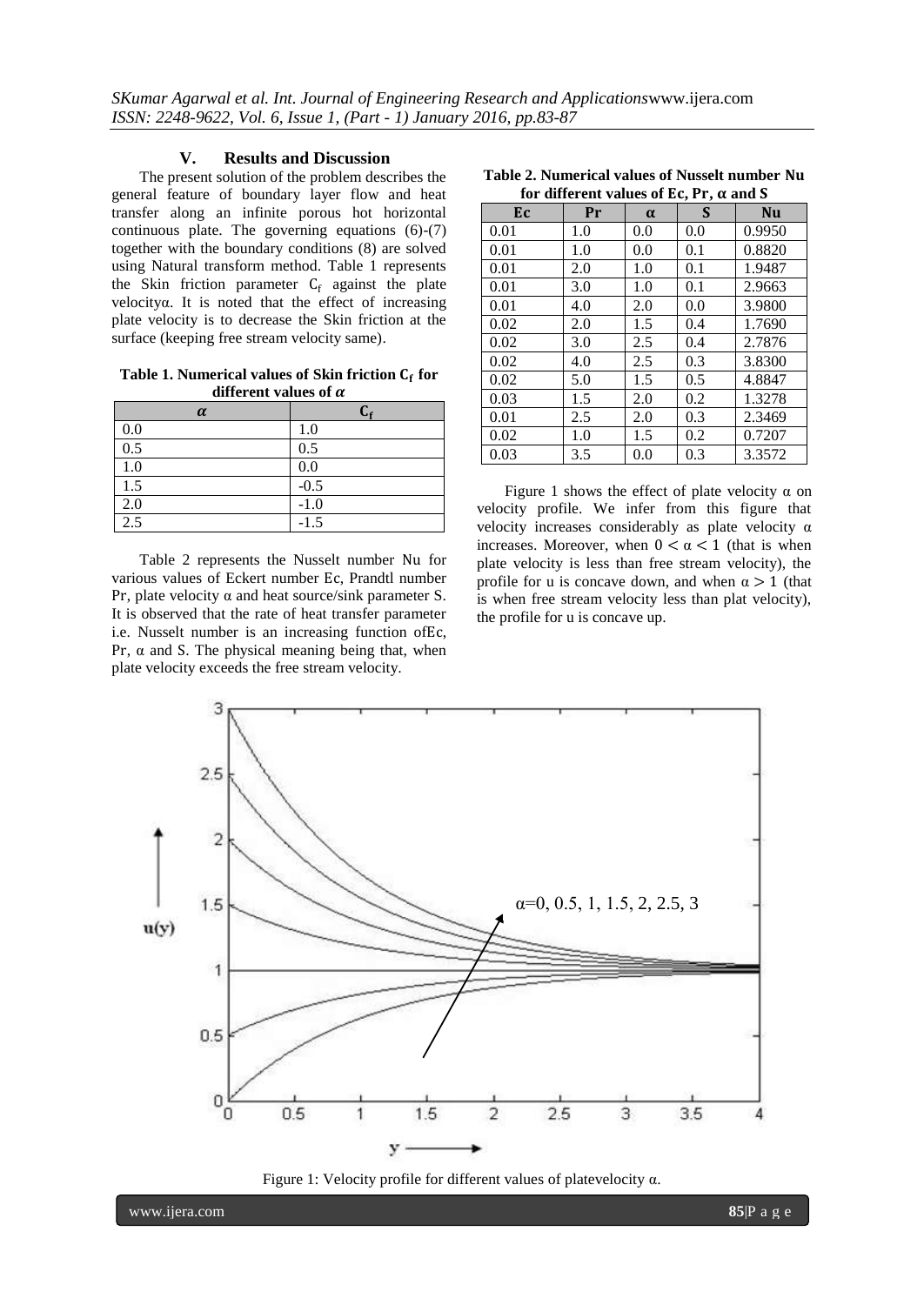Figure 2 is illustrate the temperature profile for various values of Prandtlnumber Pr, plate velocity α and heat source/sink parameter S. We infer from this figure that the values of  $\theta$  increase with the increasingS, but reversed phenomenon is observed for increasing values of αand Pr.



Figure 2: Temperature profile for different values of  $\alpha$ , S and Pr, when Ec=0.01.

## **VI. Conclusion**

In the present study, we have theoretically studied the boundary layer flow and heat transfer along an infinite porous hot horizontal continuous plate problem. The governing equations together with the boundary condition are solved using Natural transform method. The velocity and temperature profiles are discussed numerically and presented through graphs. The numerical values of Skin friction and Nusselt number are derived, discussed numerically and presented through tables. From the study, following conclusions can be drawn:

- (i) The mean velocity profile is concave down for  $0 < \alpha < 1$  and is concave up for  $\alpha > 1$ .
- (ii) The mean temperature profile increase with the increasing S, but reversed phenomenon is observed for increasing values ofα andPr.
- (iii) The effect of increasing plate velocity is to decrease the Skin friction.
- (iv) Nusselt number is an increasing function of Ec, Pr,  $\alpha$  and S.

#### **References**

[1] Al-Omari S K Q (2013): On the applications of Natural transform, International Journal of Pure and Applied Mathematics, 85 (4), 729-744.

- [2] Bansal, J. L. (1977): Viscous Fluid Dynamics, Oxford & IBH Pub. Co., New Delhi, India.
- [3] Belgacem F B M and Silambarasan R (2012): Theory of Natural Transform, Math. Engg, Sci. Aerospace (MESA), 3 (1), 99- 124.
- [4] Blasius H (1908): Grenzschichten in FlussigkeitenmitkleinerReibungZeitschrift for MathematikPhysik 56, 1-37.
- [5] Bulu, H, Baskonus H M and Belgacem F B M (2013): The analytical solution of some fractional ordinary differential equations by the Sumudu transform method, Abstract and Applied Analysis 2013, 1-6.
- [6] Crane L (1970): Flow past a stretching plate. Z. Angew Math Phys(ZAMP),Vol.21, 645- 647.
- [7] Khan Zafar H and Khan Waqar A (2008): N- Transform - Properties and Applications, NUST J. Engg. Sci. 1 (1), 127-133.
- [8] Loonker, Deshna and Banerji P K (2013): Natural transform for distribution and Boehmian spaces, Math. Engg. Sci. Aerospace 4 (1), 69-76.
- [9] Loonker, Deshna and Banerji P K (2013): Applications of Natural transform to

www.ijera.com **86**|P a g e